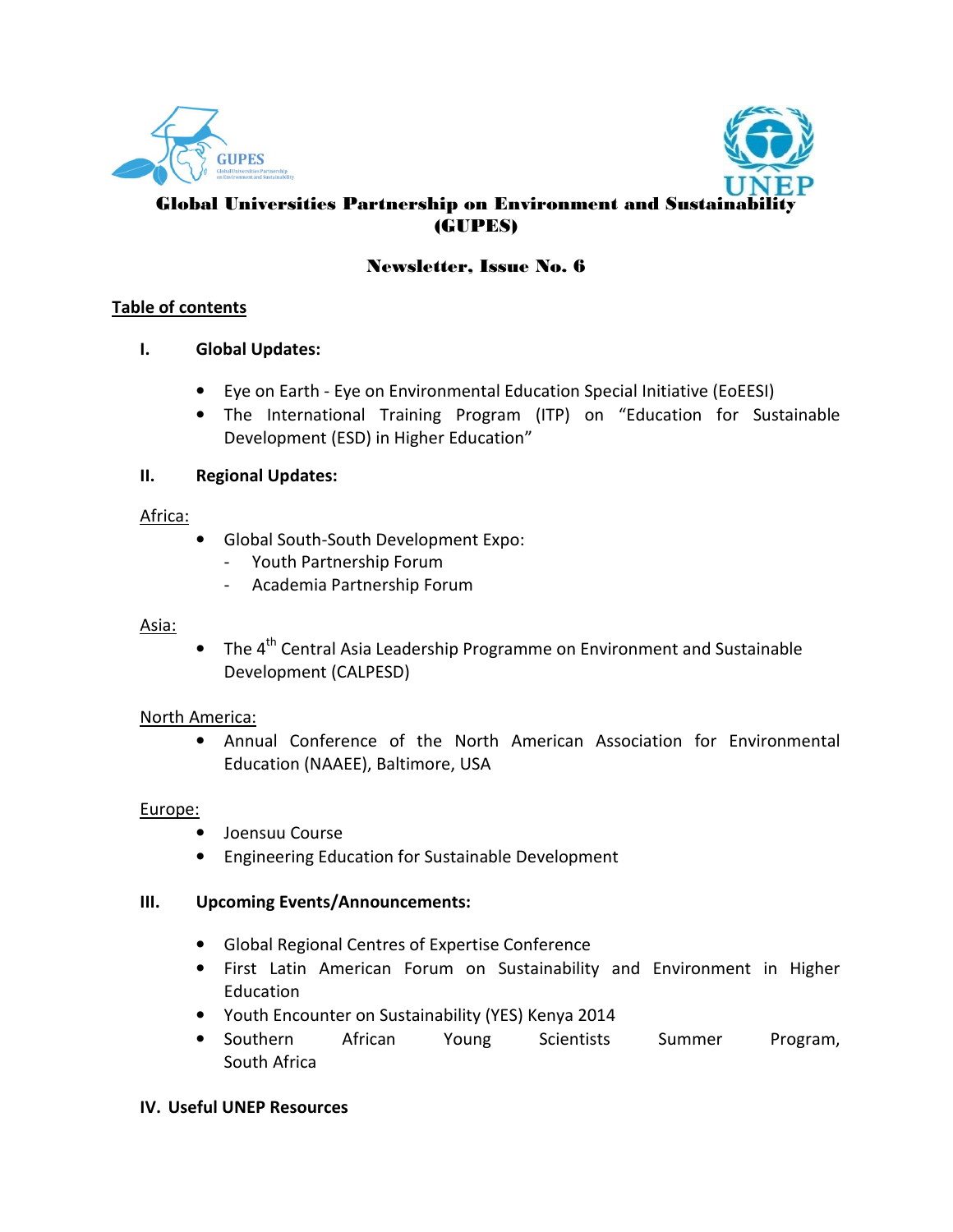# **I. Global Updates:**

# **Eye on Earth - Eye on Environmental Education Special Initiative:**

The Eye on Environmental Education Special Initiative Coordination Meeting was held in Manama, Bahrain on October 21-22, 2013. The meeting brought together representatives from 16 different countries, and was hosted by UNEP's Regional Office for West Asia, in collaboration with the Environment Agency - Abu Dhabi (EAD) and the Abu Dhabi Global Environmental Data Initiative (AGEDI).



The goal of the meeting was to present the work of the EoEESI to the new and current stakeholders of the SI, giving special attention to GUPES, the Global Partnership on Environment and Sustainability. As UNEP's flagship programme on environmental education in higher education, GUPES is one of the projects that has received seed funding from EAD, looking to mainstream environmental education in the Arab Region.

At the meeting the following project outputs were discussed,

- Adaptation of the Greening Universities Toolkit for the Arab Region, with new case studies from the region.
- Preparatory work for the Massive Online Open Course (MOOC) on Disasters and Risk Reduction and Climate Change Adaptation.
- Preparatory work for the creation Arab States Green Universities Network, with national contact points.
- Planning of the workshops on In-Service ICT Training for Environmental mid-career Professionals to access and use Environmental Information (ISEPEI).

#### **The International Training Program (ITP) on "Education for Sustainable Development (ESD) in Higher Education":**

The fourth phase of the Regional Programme in Asia was inaugurated at UNEP-Tongji Institute of Environment for Sustainable Development (IESD) on 28 October 2013. This program is in support of the ongoing UN Decade of Education for Sustainable Development, 2005-14.

Dr. JIANG Bo, Vice President of Tongji University and Ms. Viktoria LI, Consul General of the Consulate General of Sweden in Shanghai delivered welcome remarks. Prof. WU Jiang, Vice President of Tongji University, Dean of IESD and Chair of Global Universities Partnership on Environment and Sustainability, provided a keynote speech on sustainable urban development. As an expert of western architectural history and theory, Prof. WU Jiang has conducted extensive research on the history and protection of Shanghai's modern cities and architecture. Using Shanghai as a case study, Prof. WU Jiang discussed how urban planning can be implemented in a sustainable manner, so as to achieve harmonious co-existence between environment and society.

The ITP ESD is financed by Swedish International Development Cooperation Agency (Sida), and is organized jointly by UNEP and NIRAS Natura AB, in partnership with IESD in Asia and Rhodes University in Africa. This is a one-year program, consisting of five phases. During the program, participants design and implement "Change Projects" in Education for Sustainable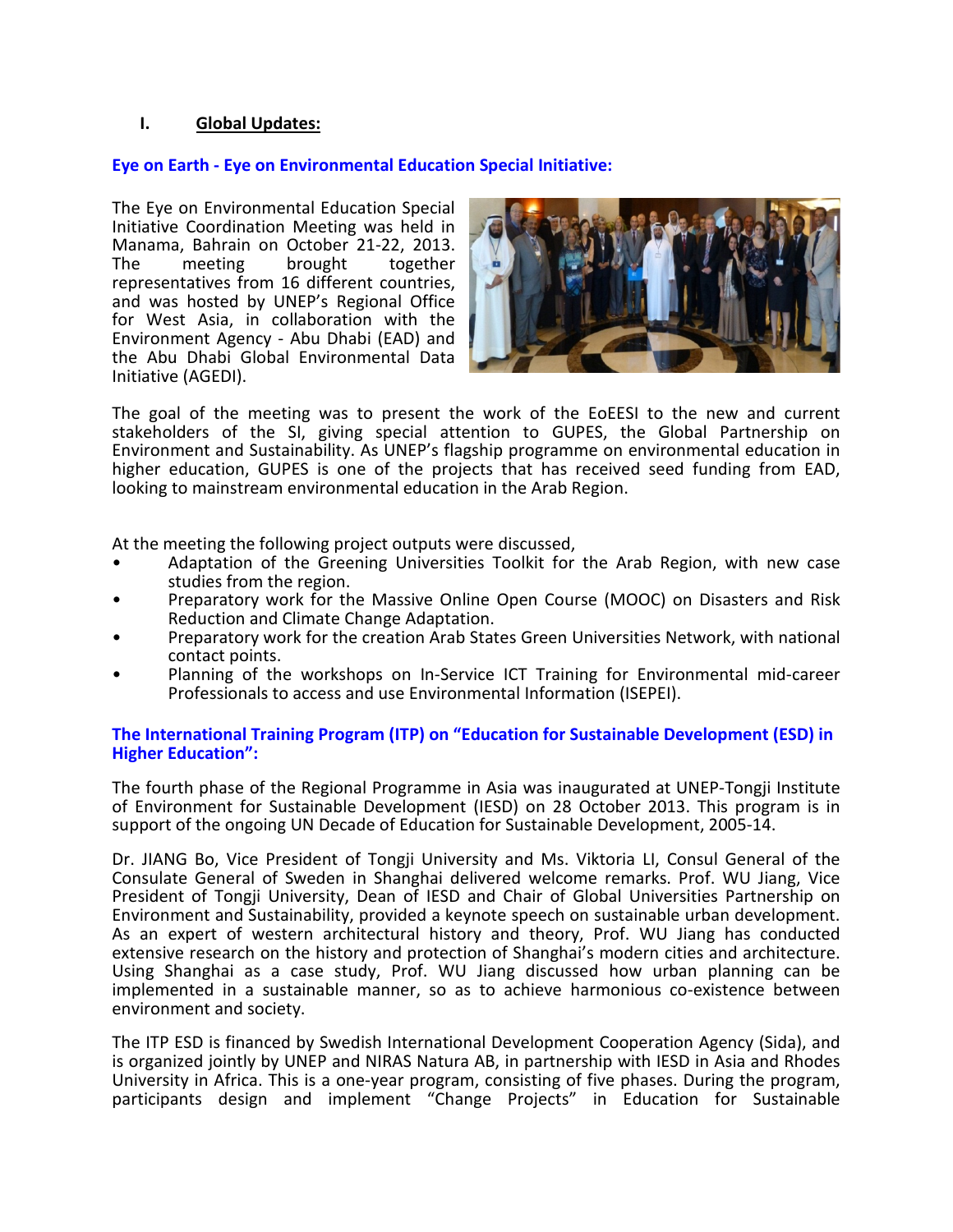Development. Prof. Fengting LI and Dr. Ping FANG of IESD are responsible for the mentoring of Asian participants and the organization of the fourth phase of the program in Asia.

The 2013 regional training program consists of 30 participants and co-participants from the governmental and educational sectors of Bangladesh, Cambodia, China and Indonesia.

In two weeks' training, lectures on different dimensions of sustainable development were arranged for the participants. In addition, Tongji's practices for a sustainability-oriented university in education, research, community service and campus management were demonstrated, analyzed and discussed. These sessions were designed to be participatory, critical thinking and reflective.

Study trips focusing on green campus practices of Tongji University and Shanghai sustainable urban development were arranged for the participants to complement the classroom lectures.

A key goal of the regional training program, as well as the ITP as a whole, is to create a network of ESD practitioners, as well as to promote South-South collaboration. Hence, in this year's program, sessions for experience sharing had been specifically included. ITP alumni from 2011 and 2012, Prof. Zhou Jin of Tongji University and Mr. Zhu Zhenxu of CEEC, Ministry of Environmental Protection joined the participants to provide an update on their achievements and challenges in the implementation of their change projects. Interested participants also had opportunities to present their experience of promoting education for sustainable development concepts and practices in their respective organizations.

This year's program lasted for two weeks and ended on Nov. 8.

#### **II. Regional updates**

#### **Africa:**

#### Global South-South Development Expo, Nairobi

The Global South-South Development (GSSD) Expo was a United Nations system-wide global

high-profile event for South-South Cooperation which took place in Nairobi from 28 – 31 October 2013.<br>Slightly over 1,200 participants Slightly over 1,200 participants participated in the Expo. Within the Expo, many Fora with different themes took place, one of them being the Academia Partnership Forum which was hosted by Environmental



Education and Training Unit (EETU). It focused on environmental education synergies in higher education articulated around 4 main components: presentation of the REDD+ Curriculum Sourcebook within the context of the UN-REDD Programme and the work of EETU; a presentation of the Capacity Development for Climate Change Programme (C3D+); a panel discussion on sustainability indicators for universities; and a round table on South-South Cooperation. Among high-profile speakers at the Forum were the DEPI Officer in Charge, Ms. Elizabeth Mrema and Prof. Heila Lotz-Sisitka, Rhodes University, among many others. Summary document:

www.unep.org/training/docs/Academia\_Partnership\_Forum\_Global\_South-South\_Development\_Expo\_2013.pdf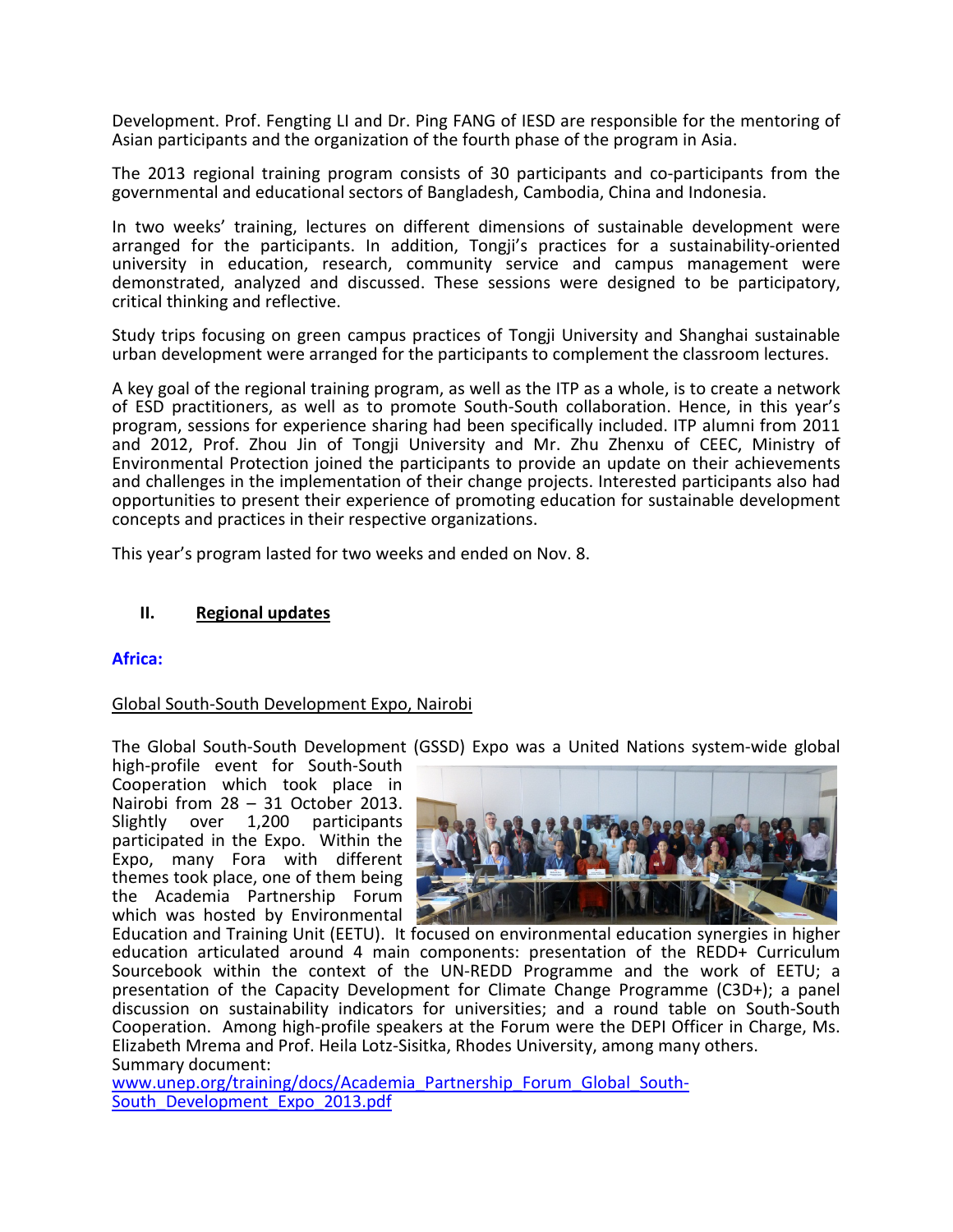#### **Asia:**

# The 4<sup>th</sup> Central Asia Leadership Programme on Environment and Sustainable Development (CALPESD)

The  $4<sup>th</sup>$  CALPESD was organized in Almaty, Kazakhstan from 18 – 24 September 2013, in partnership with UNEP, under EETU's Training Pillar. UNEP provided catalytic support for CALPESD, whereas additional support was mobilized from partners such as NORAD, OSCE and UNECE. UNEP was represented by Mahesh Pradhan who served as a resource person and interacted with other participants from Kazakhstan, Kyrgyzstan, Tajikistan, Turkmenistan, Uzbekistan and Afghanistan.

#### **North America:**

# Annual Conference of the North American Association for Environmental Education (NAAEE), Baltimore, USA

For over four decades, NAAEE has been a leader in promoting excellence in environmental education throughout North America. NAAEE is the only North American membership organization dedicated to strengthening environmental education and increasing the visibility and effectiveness of the field since 1971. With over 16,000 members and supporters, including affiliations with 54 state and provincial environmental education organizations and members in 30 countries, NAAEE's influence stretches across the US, Canada and Mexico, as well as other parts of the world. NAAEE has actively participated in the US National Training Consortium since 1990: As part of the National Environmental Education Act of 1990, the Office of Environmental Education in the U.S. Environmental Protection Agency awards a five-year national training grant to a consortium of organizations. Over the last 22 years, NAAEE has been an integral partner in each consortium and are part of the current EE Capacity project.

The 2013 NAAEE Conference brought together nearly over 1,000 participants, mainly from the US, but also from Europe, Japan, South Korea and Oceania. NAAEE has convened annual professional conferences for environmental education professionals since 1971, averaging more than 900 participants each year. NAAEE conferences are designed to promote innovation in the field, networking, new tools and resources, and dissemination of best practices. The theme for this year's NAAEE conference was "Celebrating the Power of Environmental Education."

#### **Europe:**

#### Joensuu Course

Enhanced capacity of negotiators through the **10th University of Eastern Finland – UNEP Course on Multilateral Environmental Agreements** was held at the Joensuu Campus of the University of Eastern Finland, from 4 – 16 August 2013. The theme of this year's course was on Natural Resource Management. UNEP was represented by the DEPI Officer in Charge, Ms. Elizabeth Maruma Mrema.